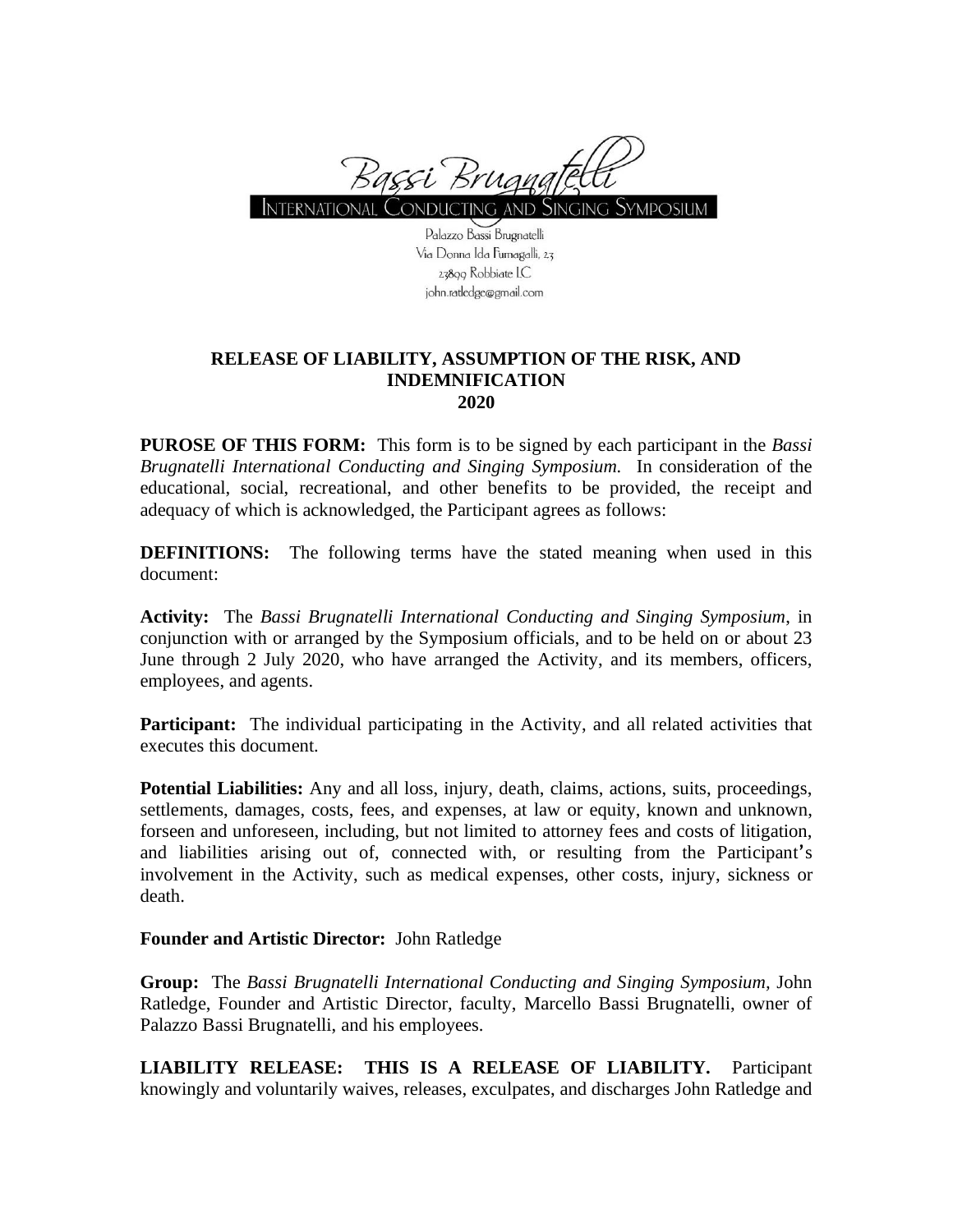the Group from and against any and all Potential Liabilities connected with the Activity. By signing this form, you voluntarily agree to discharge John Ratledge and the Group in advance from all such Potential Liabilities.

**INDEMNIFICATION:** Participant agrees to hold harmless and indemnify John Ratledge and the Group from and against all Potential Liabilities related to or arising from Participant's involvement in the Activity.

**ASSUMPTION OF RISK:** Participant understands and acknowledges that there are risks, including significant risks, inherent in all activities that can result in loss, damages, injury, or death, including without limitation: activities potentially related to the Activity; travel risks, such as accidents, crashes, and risks from autos operated by John Ratledge and the Group, as well as autos operated by other individuals or entities, poorly maintained roads, sidewalks, as well as criminal acts that can result in serious injury or death; premises risks, including those that may be owned by others and risks from water, such as drowning; injury risks from falls, collisions, or accidents (such as cuts, bruises, torn muscles, sprains, broken bones, etc.); outdoor injuries, such as weather, lightning, heat or cold, bites, stings, allergic reactions, dehydration, hypothermia, drowning, sunburn, animals, and limited access to medical care; risks from others involved in the Activity (such as transmitted illnesses or others' actions); health risks, such as heart or respiratory events as well as other risks inherent in any strenuous activities, including things identified as "injury risks" herein; equipment risks, including failure, misuse, inherent risks, and risks from Group equipment; and other risks and hazards beyond the control of the Group, or others. Participant acknowledge that he/she has had an opportunity to investigate the Activity, Participant nevertheless **VOLUNTARILY AGREES TO ASSUME AND ACCEPT ALL RISKS** that potentially accompany participation in the Activity. Participant also agrees to take all reasonable steps to avoid any risks, injury, or death.

**Health Care and Emergencies:** Neither John Ratledge nor the Group accept responsibility or liability for providing health care services or health care insurance for the Participant. Participant should consult his/her on medical care provider, and warrants his/her physical fitness to participate in the Activity. Participant authorizes the Activity and the Group to obtain any necessary medical treatment for Participant during the Activity. Participant agrees to be responsible for the payment of any fees and charges that may be imposed by any doctor or hospital facility in the provision of medical care to Participant. Further, Participant agrees to indemnify and hold John Ratledge and Group harmless from any claim that may be made by a doctor of medical facility of said fees and charges incurred in the provision of medical are to Participant. If requested, the Participant may be required to provide the name(s) and contact numbers(s) for a parent, guardian, or other party that is a reliable contact in the event of emergencies.

**Conduct:** Participant agrees, for the duration of the Activity, to abide by all rules and regulations for the Activity. Participant also agrees to at all times to follow posted signs as well as instructions and directions of any accompanying Group official or other official associated with the Activity. Participant shall conduct himself/herself in a manner that brings honor to himself/herself, his/her family and his/her community.

**Alcohol for underage Americans:** In general, European culture embraces the consumption of alcohol at a much earlier age than in the United States. Wine is routinely served at meals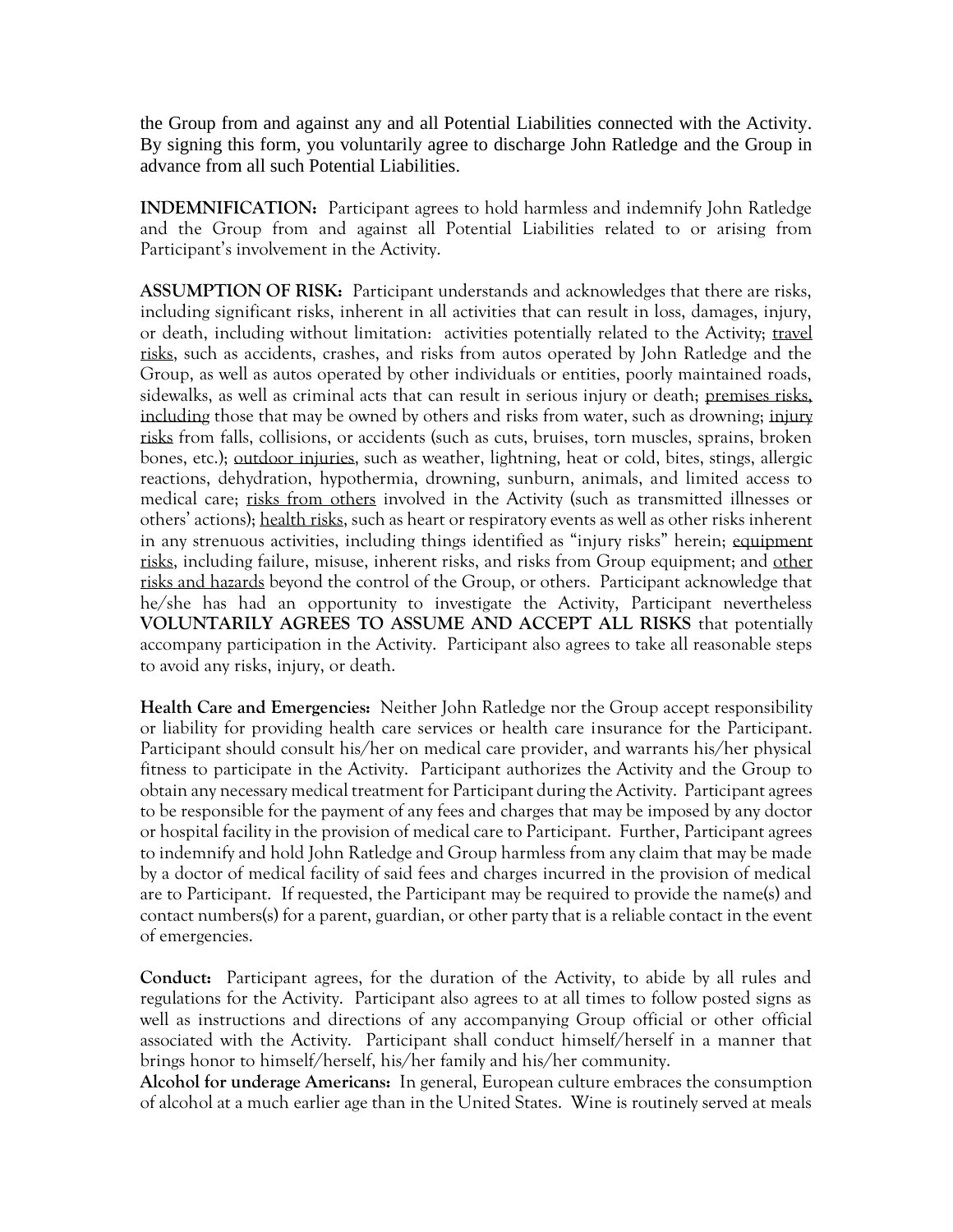throughout the day in Europe. Any underage Participant drinks at their own risk, and John Ratledge nor the Group takes any responsibility for the actions of those that do.

## **ACKNOWLEDGEMENT:**

**I, as Participant, acknowledge that I have read and understand this entire document and its effect on my rights. Relying wholly upon my own judgment, belief, and knowledge about the risks associated with the program, which include significant injury or death, and the effect of this document, I voluntarily agree to execute this document and participate in the program. I acknowledge that no oral representations, statements, or inducements have been made to me separate and apart from the terms of this document. I voluntarily sign this agreement of my own free will fully intending to legally bind myself, my heirs, successors, and assigns to it terms.**

| Participant Signature: | $1$ )ate:  |
|------------------------|------------|
| Printed Name:          | Cell Phone |

All pages of this document are to be scanned and returned to [john.ratledge@gmail.com](mailto:john.ratledge@gmail.com)